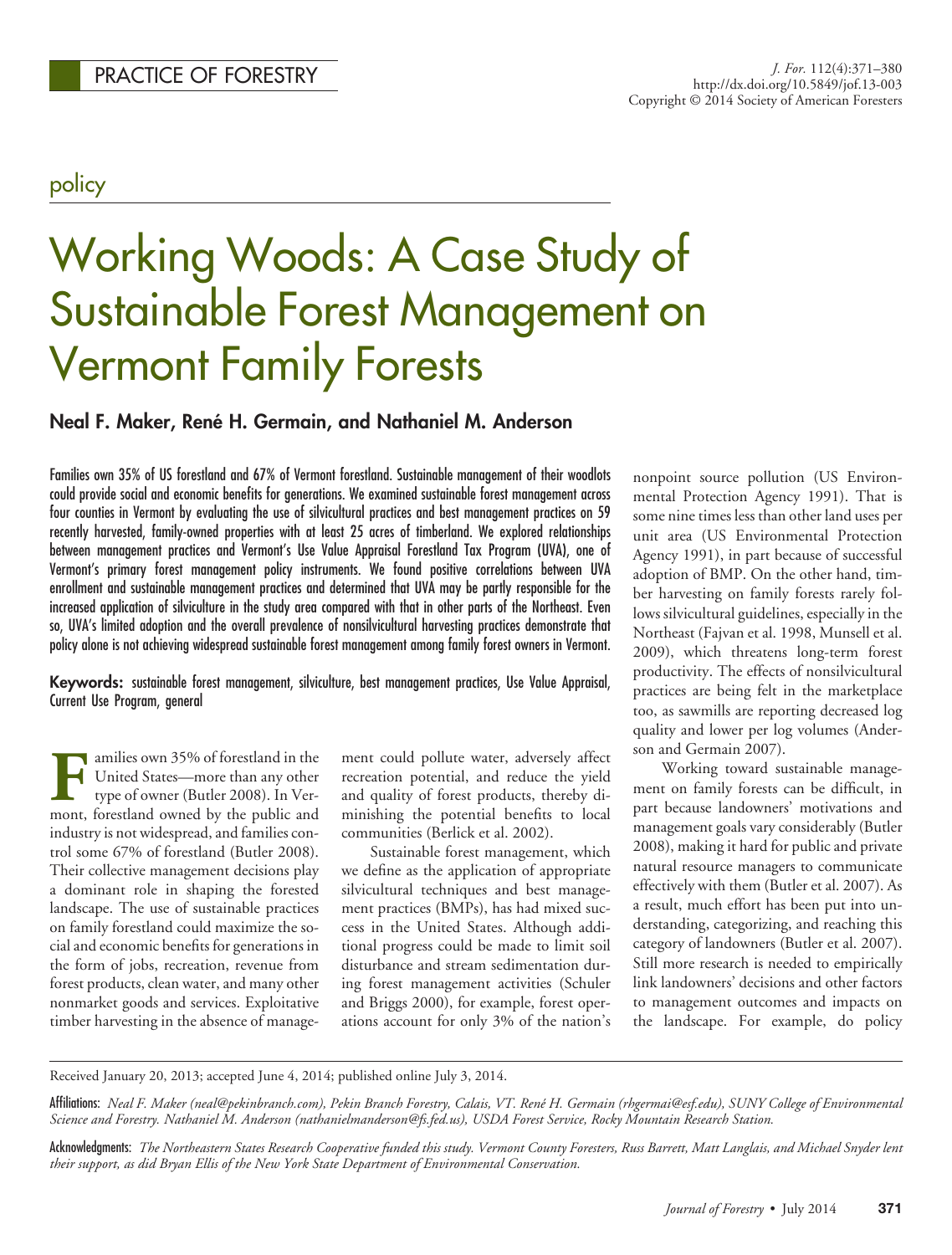

**Figure 1. Map of the four-county study area in northern Vermont.**

instruments intended to promote sustainable forest management lead to changes on the ground?

In this study, we gain a detailed understanding of harvest outcomes on family forestlands by focusing on a substate, fourcounty region in northern Vermont. In addition to quantifying the extent to which sustainable forest management is practiced in the area, this approach allows us to examine relationships between sustainable forest management and enrollment in Vermont's current use program, the Use Value Appraisal Forestland Tax Program (UVA), which is partly intended to promote the use of BMPs and appropriate silvicultural practices on family forests.

Encouraging sustainable management is a secondary goal of UVA, which is primarily intended to limit development on working lands by relieving tax burdens (Vermont Department of Forests, Parks, and Recreation [VT FPR] 2010). The requirements of UVA are thought to promote sustainable forest management because enrolled properties (41% eligible land enrolled) must be managed according to silvicultural plans and all management activities must follow BMP guidelines (VT FPR 2010). County foresters periodically inspect enrolled properties to ensure that these conditions are met.

However, empirical evidence to support the connection between UVA and sustainable forest management is still somewhat limited. In 1990, enrolled properties were shown to have significantly less harvestrelated soil erosion than unenrolled properties (Newton et al. 1990). Sendak and Dennis (2006) reported significantly higher

preharvest timber volumes and stem diameters on enrolled versus unenrolled stands. The same study also reported enrolled properties growing higher quality white pine (*Pinus strobus*) timber, although this was not the case for other species. Here, we present a more detailed portrayal of UVA's relationship to sustainable forest management by comparing silviculture and BMP use on enrolled and unenrolled properties and by exploring the effects of using a forest management plan (a UVA requirement) and employing a forester to administer harvesting (not required). These last two variables shed light on decisionmaking dynamics common to current use programs that affect the use of sustainable forest management.

We quantify sustainable forest management using BMPs and silvicultural guidelines. BMPs, also called acceptable management practices in Vermont, are a set of management protocols that vary little from state to state and have been shown to protect water quality, soil structure, and site nutrients from the effects of logging (Edwards and Williard 2010). BMP use is not mandatory in Vermont per se, but if BMPs are not used in a logging operation in which sediment, petroleum products, woody debris, or other pollutants are discharged into surface waters, landowners and loggers can be held liable (VT FPR 2010). Although BMP use is important for maintaining soil and site productivity, silviculture use is necessary to sustain the production of any resources dependent on forest vegetative communities.

## **Methods**

We evaluated sustainable forest management on family-owned properties across four counties in northern Vermont (Figure 1 ). A range of socioeconomic characteristics and relatively homogeneous land cover dominated by forestland characterize this study area. Chittenden County is more populous, with a partially urbanized land base and relatively little timber harvesting, Essex County is sparsely populated with high levels of timber harvesting, especially in its southern half, and Washington and Caledonia Counties have populations and wood markets that rank somewhere between those of Chittenden and Essex Counties (Anderson et al. 2011, US Department of the Interior, Census Office 2011). Median annual household incomes range from -\$60,000 in Chittenden County in the west to \$34,400 in Essex County in the east (US

## Management and Policy Implications

As in other areas of the United States, Vermont's family forests are often managed without attention to long-term productivity. Although our study documented that approximately 40% of the sampled harvests exhibited evidence of use of acceptable silvicultural practices, this level of silviculture may not be enough to meet the state's goal of "production and use of resources to meet the needs of present generations without compromising the needs of future generations" (Vermont Department of Forests, Parks, and Recreation 2010, p. 23). Greater efforts are needed in Vermont and elsewhere to promote sustainable forest management. Vermont's Use Value Appraisal Forestland Tax Program (UVA) is strongly correlated with evidence of sustainable forest management and is probably increasing the use of sustainable practices on enrolled properties. The findings related to UVA will be useful to policymakers in Vermont and elsewhere, who must assess the efficacy and efficiency of such programs. In addition, an evaluation of a current use program's impact will help land managers assess its value for individual landowners. Ultimately, it seems that states will best achieve widespread sustainable forest management by preserving and enhancing the capacity of existing programs such as UVA, while finding additional ways to enable sustainable management on properties outside the influence of such programs.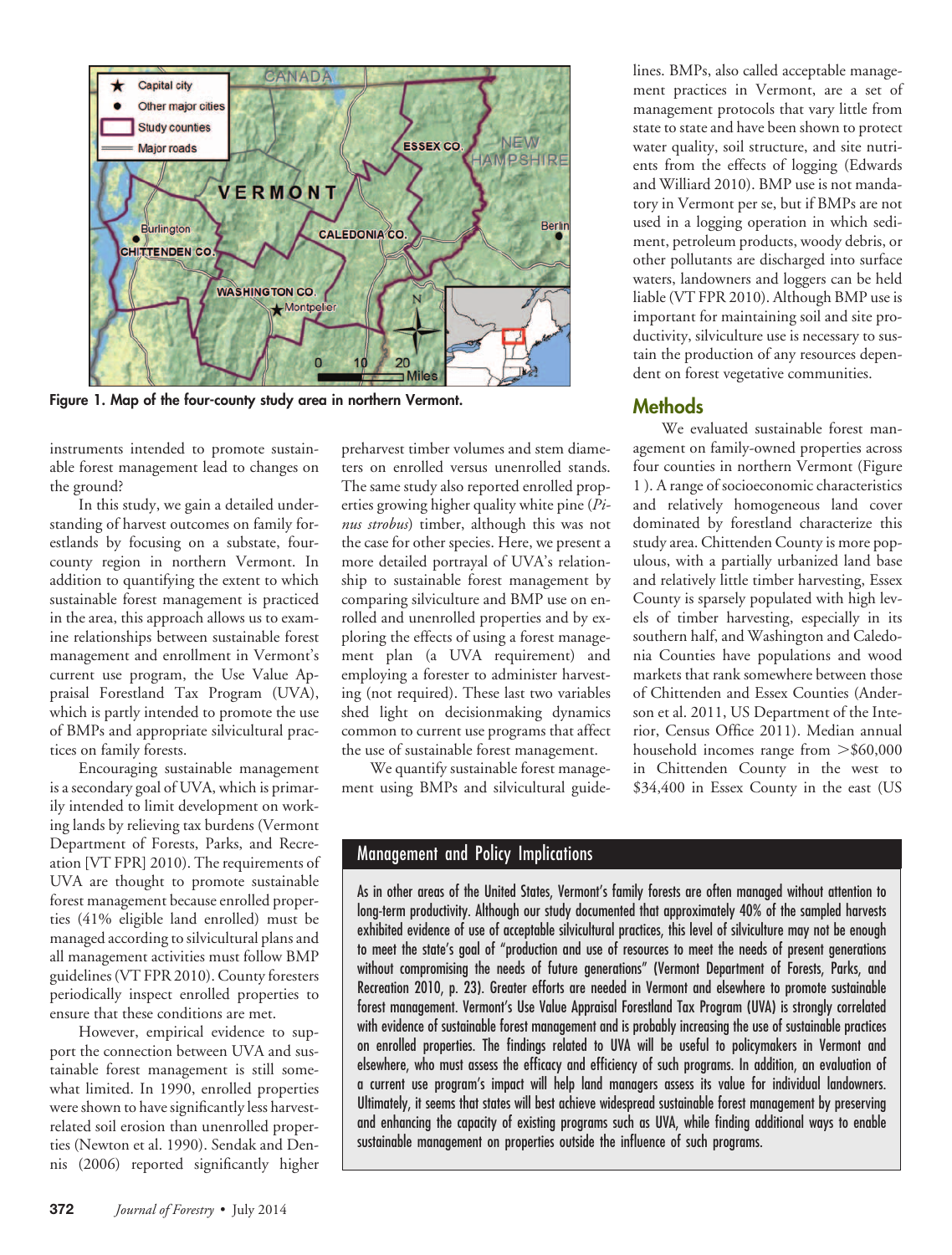**Table 1. Total number of towns in each study area county and number of towns included in the study based on availability of GIS data.**

| County     | Total towns | Towns studied |
|------------|-------------|---------------|
| Chittenden | 19          | 19            |
| Washington | 20          | 19            |
| Caledonia  | 17          |               |
| Essex      | 19          | 8             |
| Total      | 75          | 53            |

Department of the Interior, Census Office 2011). Forests throughout the study area are a mix of northern hardwood and spruce-firnorthern hardwood formations (Thompson and Sorenson 2005).

Properties with  $\geq$ 25 acres of timberland are considered manageable under UVA guidelines. A sample frame of family forest properties meeting this requirement was developed by performing a geospatial analysis of land cover data, cadastral data, and property boundaries in a geographic information system (GIS). Towns without useable GIS parcel data were omitted from the study (Table 1). For this study, we also needed confirmation from the landowner that the property had received a timber harvest in the last 5 years (2005–2010) and permission to conduct a field survey of their forest. We sent two waves of response card mailers to the owners of potentially eligible properties and asked them to respond if they met the above criteria.

Mailers were sent to 2,144 landowners. Of these, 113 landowners eligible for the study responded, along with 22 ineligible landowners. The response rate is difficult to determine because timber harvests are not tracked in the state; consequently, we do not know the percentage of the 2,144 landowners who conducted a harvest in the past 5 years. However, Butler (2008) reported that of Vermont family forest owners with  $\geq$ 25 acres of land, 42% harvested wood within a 5-year period, including nonsawtimber harvests. This suggests that  $<$  900 of the mailers reached eligible landowners, depending on what portion of harvests include sawtimber, providing an estimated response rate of 13%. Because we needed landowner permission to examine harvest areas, the sample was self-selected by participants, allowing the potential for nonresponse bias. Landowners engaged in active management and comfortable with researchers collecting data on their properties were probably more likely to respond, for example, and results should be interpreted accordingly. We were, however, unable to find evidence of bias. Unpaired, unequal variance *t*-tests showed no significant differences in silviculture or BMP scores between early and late respondents, suggesting that sustainable forest management is used similarly on sampled and unsampled harvests (after Lindner et al. 2001). In addition, the same test failed to find significant differences between our sample's mean preharvest basal area and the mean basal area of all private, accessible timberland across the study area (after US Department of Agriculture [USDA] Forest Service 2010), suggesting that sampled forests were representative of the study area.

Because of time limitations, a simple random sample of 59 of the 113 responding property owners was selected, and their properties were visited between the months of May and August 2010. No owner had more than one eligible property in the sample. Each property owner was asked questions about recent harvesting to determine whether harvests were conversions to nonforest uses, whether their property was enrolled in UVA, and whether they had a forest management plan and/or had a forester administer the most recent harvest.

Researchers used a systematic grid of 1/10-acre fixed-area plots within the harvested area of each property to determine pre- and postharvest species composition, basal area, quadratic stand diameter, and postharvest percentage of acceptable growing stock. Preharvest basal area and quadratic stand diameters were calculated by converting stump diameters to dbh using species-specific equations developed for the Northeast (Westfall 2010). A minimum of 10 plots were established on each property except when harvested areas were too small, in which case as many plots were established as would fit without spacing the plot centers closer than two chains (132 ft) from one another. On sufficiently large harvested areas, as many plots were established as needed so that, with 95% confidence, the estimate of the mean basal area was within 20% of the true mean. Grid dimensions varied from property to property and were chosen to ensure that the sample represented the whole of each harvested area. Starting plots were located at random distances and directions from predetermined starting points.

Plot data were used to classify the application of silviculture on each property using a decision tree modified from Fajvan et al.

(1998) (Figure 2). Modifications were made to account for study area forest cover types. Stocking levels and designation of highvalue species were determined for the harvested area of each property based on cover type and available stocking guides. In northern hardwood and mixed-wood cover types, hard maple (*Acer saccharum*), black cherry (*Prunus serotina*), red oak (*Quercus rubra*), and yellow birch (*Betula alleghaniensis*) were considered desirable because of their timber value in Vermont (Center for Northern Woodlands Education 2009). Red maple (*Acer rubrum*) also ranks as one of the more valuable species but was not included because its stumpage price was much lower relative to those of other high-value species (Center for Northern Woodlands Education 2009). In addition to the hardwood species, white pine was considered desirable in the mixed-wood cover type because of its high growth potential and commercial value (Howard 1985). In black spruce/cedar and hemlock/spruce/fir cover types, hemlock (*Tsuga canadensis*), tamarack (*Larix laricina*), and spruce species (*Picea mariana* and *Picea rubens*) were considered desirable. Hardwoods were not considered desirable in these cover types because the aim of management of spruce/fir forests is often to promote continued dominance of softwood species (Frank and Bjorkbom 1973). Balsam fir (*Abies balsamea*) was not considered desirable because it is shorter lived than other softwoods and often removed at financial maturity during thinning operations, before stands are ready for regeneration (Frank and Bjorkbom 1973). White pine and red pine (*Pinus resinosa*) were considered desirable in those respective cover types.

Stocking was determined based on cover type using the best available relative density equations or graphic stocking guides (Philbrook et al. 1973, Benzie 1977, Leak et al. 1986, Stout 1990, Solomon and Zhang 2002). Preharvest stands at or above the Bline (the minimum recommended stocking for full site utilization) were considered fully or overstocked before the harvest (Frank and Bjorkbom 1973, Philbrook et al. 1973, Benzie 1977, Leak et al. 1986, Marquis et al. 1992). Otherwise, they were considered understocked. Higher preharvest relative densities are often recommended for thinning to ensure that enough timber is present for operable harvests, but as long as preharvest stands meet the above guidelines, stocking is considered sufficient to make full use of the growing space. Postharvest stocking at or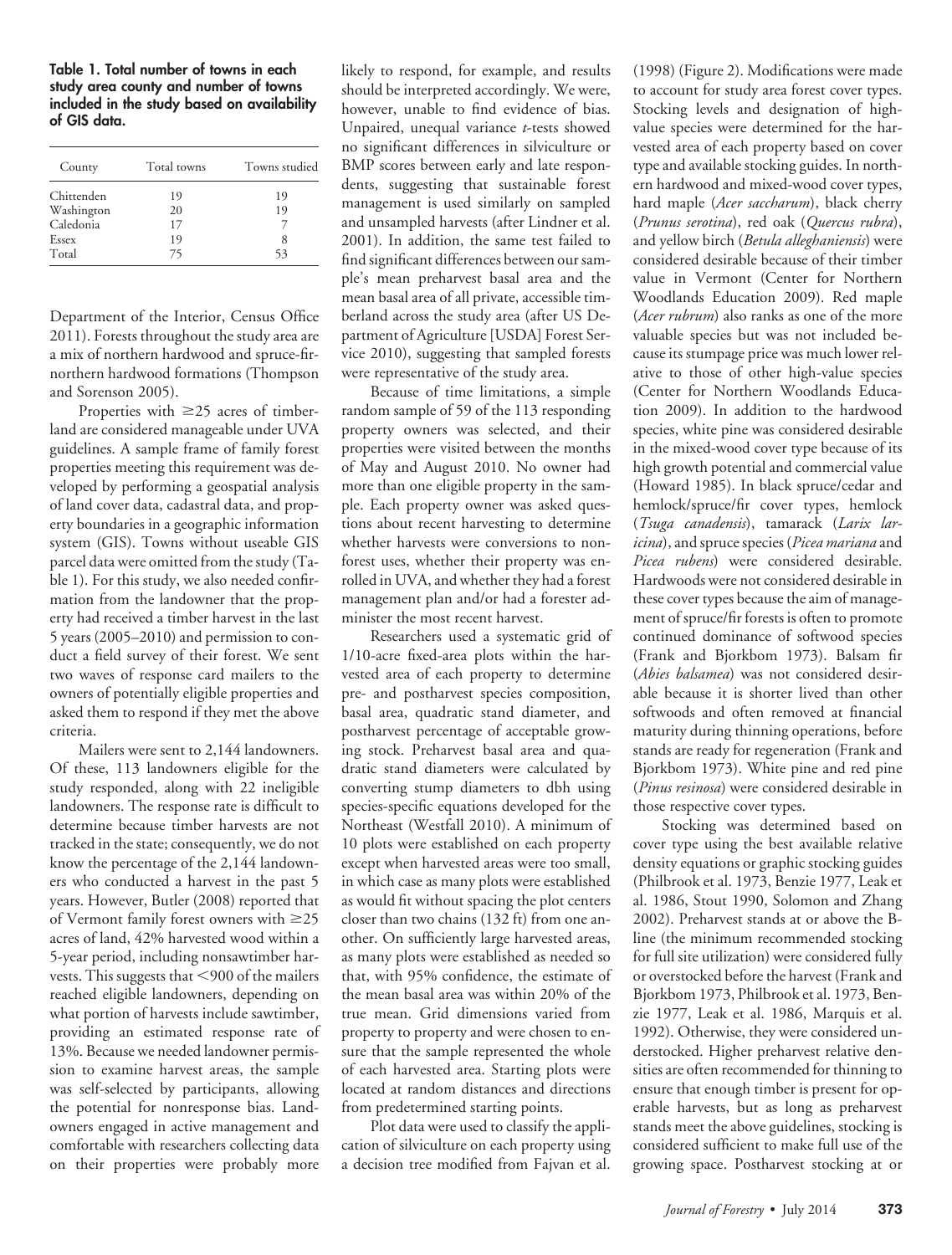

**Figure 2. Decision chart for classifying harvests on single-cohort stands (modified from Fajvan et al. 1998). Stocking levels and desirable species are determined based on forest type.**

above the C-line, which is the lower limit of stocking necessary to reach the B-line in 10 years on an average site, was considered sufficient for operable cuts in 10–15 years (Frank and Bjorkbom 1973, Philbrook et al. 1973, Benzie 1977, Marquis et al. 1992, Fajvan et al. 1998).

Each harvest was assigned a silviculture score using methodology modified from

Munsell et al. (2008) (Figure 3). Stocking and the percentage of high-value species were determined for each property based on the forest cover type. The recent harvest activity was rated based on a silvicultural score on a continuous scale ranging from 0 to 1, where 0 indicates no evidence of the application of silvicultural practices and 1 indicates strong evidence of a silvicultural harvest. We used silvicultural classifications for descriptive purposes and numeric scores for hypothesis testing related to independent variables. Both silvicultural assessment methods were designed for use in forests dominated by a single age class. Harvest areas in uneven-aged and two-aged stands were not analyzed.

In addition to silvicultural classification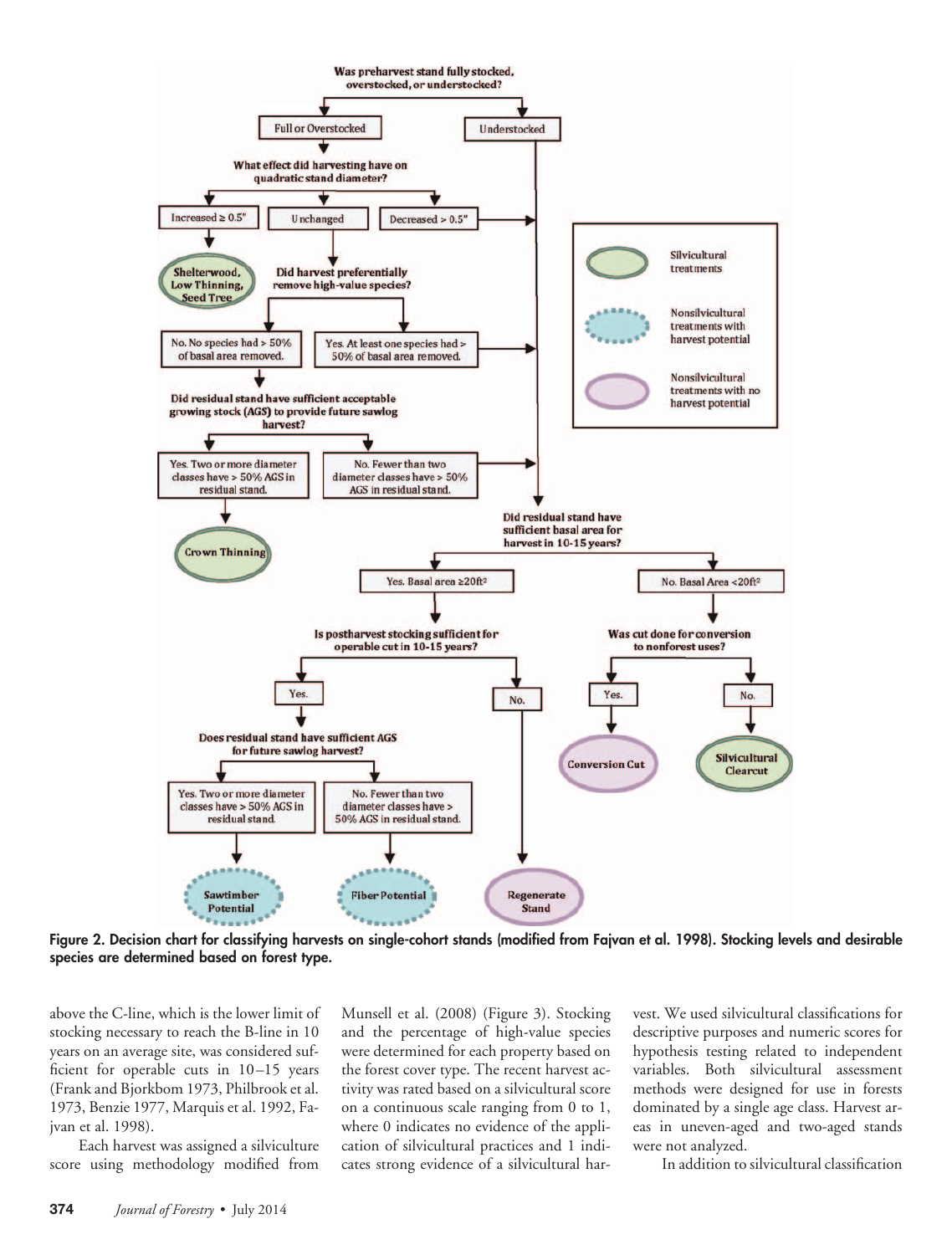

**Figure 3. System for scoring harvests in single-cohort stands based on implementation of appropriate silvicultural techniques. Scores of 0 indicate nonsilvicultural harvests and scores of 1 indicate carefully implemented silvicultural harvests (modified from Munsell et al. 2008). Stocking levels and desirable species are determined based on forest type. N/A, not applicable; RD, relative density; QSD, quadratic stand diameter; AGS, acceptable growing stock.**

and scoring, we evaluated BMP use by point sampling sections of skid trails where they crossed plot sampling gridlines and by assessing all log landings and forest roads on each harvest. Data collection and BMP evaluation were done using methodology developed by Munsell et al. (2006) and Van-Brakle et al. (2013). The methodology assigns separate scores for each of six BMP categories on a given harvest area, but because of a lack of replication in one category (forest road stream crossings), we are reporting results from the following five categories: (1) log landings, (2) skid trails, (3) skid trail stream crossings, (4) forest roads, and (5) water diversion devices. For hypothesis testing, only categories 1, 2, and 5 were used

because small sample sizes in categories 3 and 4 yielded comparisons with low power that were not meaningful. BMP scores are continuous and are on a scale of 0 to 3 (Snedecor and Cochran 1980), where 0 indicates that BMPs related to each category were not applied, 1 indicates that BMPs were applied with major deviations, 2 indicates that BMPs were applied with minor deviations, and 3 indicates that BMPs were correctly applied and functional at the time of the visit.

Unpaired, unequal variance *t*-tests were used to test for associations between each of the sustainable forest management categories (silviculture and three categories of BMP implementation) and UVA enroll-

ment and between the four sustainable forest management categories and forester harvest administration. This statistical design was replicated from previous studies with similarly collected and distributed data (Munsell et al. 2006, VanBrakle et al. 2013). Management plan use was almost perfectly congruent with UVA enrollment, so it was not analyzed independently. All hypothesis tests were considered statistically significant with a type I error probability of  $\alpha = 0.05$ .

#### **Results**

Sampled harvest areas occurred in multiple forest cover types (Figure 4). One harvest, representing 1.7% of the sampled harvest area, had an uneven-aged stand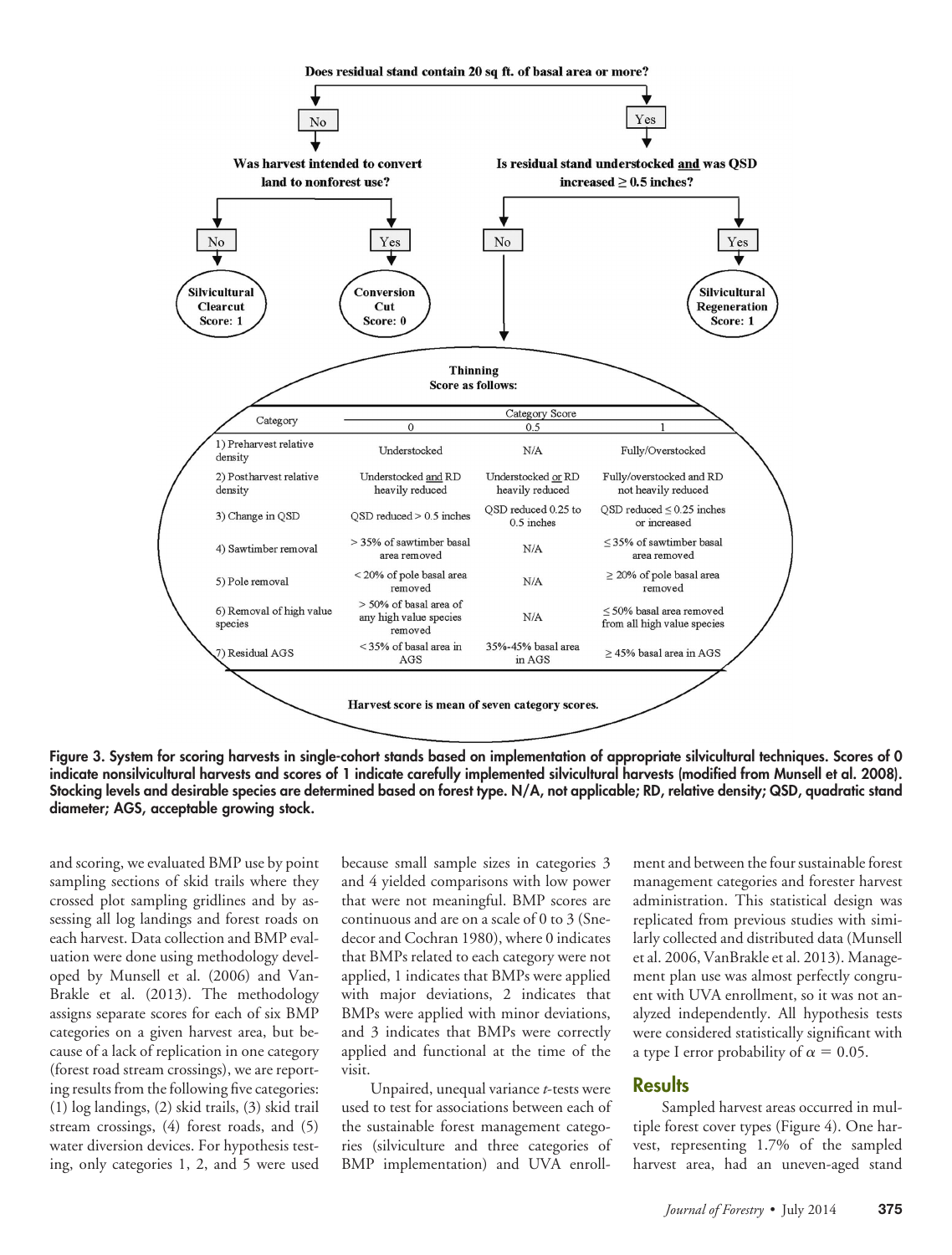

**Figure 4. Forest cover types of sample harvests by acreage.**

**Table 2. Pre- and postharvest values for sample harvest area characteristics (***n* - **59).**

| Harvest area characteristic                              | Preharvest | Postharvest |
|----------------------------------------------------------|------------|-------------|
| Total basal area ( $\text{ft}^2$ ac <sup>-1</sup> )      | 152(9)     | 99(10)      |
| Poletimber basal area ( $\text{ft}^2$ ac <sup>-1</sup> ) | 42(5)      | 32(4)       |
| Sawtimber basal area ( $\text{ft}^2$ ac <sup>-1</sup> )  | 101(11)    | 59(10)      |
| Quadratic stand diameter (in.)                           | 8.2(0.5)   | 7.2(0.6)    |
| Trees per acre                                           | 472 (58)   | 377 (58)    |

Values are means (95% confidence intervals).

**Table 3. BMP scores by category for harvests in the study area.**

| BMP category                | $\boldsymbol{n}$ | Mean score | 95% confidence interval<br>for mean score |
|-----------------------------|------------------|------------|-------------------------------------------|
| Landings                    | 57               | 2.65       | $2.53 - 2.77$                             |
| Skid trails                 | 57               | 2.24       | $2.11 - 2.36$                             |
| Skid trail stream crossings | 14               | 1.70       | $1.32 - 2.07$                             |
| Forest roads                | 15               | 2.56       | $2.23 - 2.88$                             |
| Water diversion devices     | 57               | 1.04       | $0.84 - 1.23$                             |

Scores are on a scale from 0 to 3, with 0 indicating no implementation of BMPs, 1 indicating implementation with major deviations, 2 indicating implementation with minor deviations, and 3 indicating proper implementation of BMPs (after Munsell et al. 2006).

structure, and another harvest, representing 1.2% of sampled harvest area, was confirmed as two-aged using qualitative observation and analysis of diameter distributions. The remaining sampled harvest areas were dominated by a single age class. With 95% confidence, the mean harvested property in the study area was  $110 (\pm 28)$  acres, whereas the mean harvest area was 21 ( $\pm$ 5) acres. Pre- and postharvest stand characteristics are reported in Table 2.

UVA enrollment on harvested properties was high across the study area. Seventyfour percent of the sampled harvest area is managed under UVA, even though only 41% of eligible forestland in the state is en-

rolled (Vermont Department of Taxes 2013). It is possible that enrollment is not spatially homogeneous across the state, with relatively higher enrollments in the study area, but this is difficult to evaluate without detailed statewide UVA data, which were not available to us. However, it is also possible that owners of enrolled parcels were more likely to be included in the sample frame because of a higher incidence of timber harvesting on enrolled properties. UVA requires recurring timber harvesting on all enrolled forestland parcels, at intervals determined for each property using silvicultural guidelines, whereas only 54% of all Vermont family forest owners have ever en-

gaged in harvesting activities (Butler 2008). Data from 1988 show that only 16% of eligible timberland in Vermont was enrolled in UVA that year (Sendak and Huyler 1994), even though 32% of harvesting occurred on enrolled land (Newton et al. 1990). In our sample, all 43 enrolled properties had forest management plans, as is required, whereas only 1 of the 16 unenrolled properties had a plan. In addition, a forester administered the harvest on only 1 of the unenrolled properties, whereas 27 of the 43 enrolled properties had forester administration of the harvest.

Estimates of mean BMP scores for harvests in the study area are presented in Table 3. Landing, skid trail, and forest road scores show that on the average Vermont harvest operation, BMPs in those categories were applied with only minor deviations. BMPs related to skid trail stream crossings, on the other hand, were generally applied with minor to major deviations, and those related to water diversion devices were applied with major deviations. UVA enrolled properties scored significantly higher in the application of skid trail and water diversion device-related BMPs than unenrolled properties (Table 4). In the case of landing-related BMPs, enrolled and unenrolled properties both scored consistently high. Harvest administration by a forester was not significantly associated with BMP implementation for any category (Table 5).

In terms of vegetation management, some 40% of the sampled area was managed according to silvicultural guidelines as determined by the decision tree methodology (Figures 5 and 6). We classified 42% of the harvest area as nonsilvicultural with some potential for future timber harvesting within the next 15 years. The remaining 18% was classified as nonsilvicultural with no nearterm harvest potential. Nearly one in every six of the operations that were classified as silvicultural (14% of all harvested area) was a regeneration harvest: we observed two silvicultural clearcuts, one shelterwood cut, and one seed-tree cut. Silviculture scores were significantly higher on UVA-enrolled properties than on unenrolled properties (Table 4), although forester harvest administration was not significantly associated with silviculture implementation (Table 5).

### **Discussion**

The use of sustainable forest management in northern Vermont is comparable in many ways to that in other areas of the Northeast. In the New York City Water-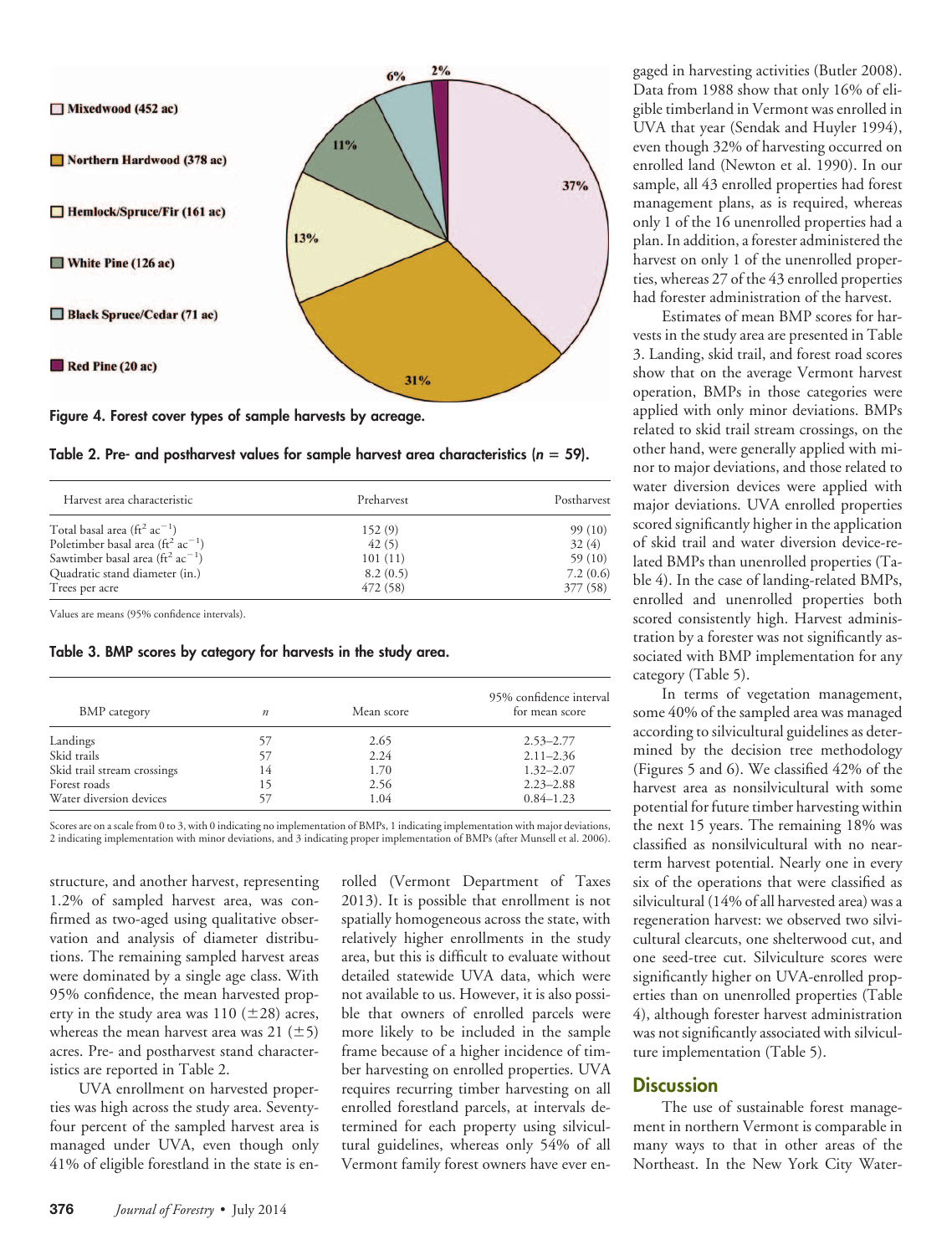#### **Table 4. Comparison of sustainable forest management scores between UVA-enrolled and unenrolled properties.**

| Category                    | <b>UVA</b><br>enrolled | $\boldsymbol{n}$ | Mean score | $P$ value |
|-----------------------------|------------------------|------------------|------------|-----------|
| Silviculture                | Yes                    | 41               | 0.68       | 0.01      |
|                             | No                     | 16               | 0.50       |           |
| Landing BMPs                | Yes                    | 41               | 2.72       | 0.12      |
|                             | No                     | 16               | 2.48       |           |
| Skid trail BMPs             | Yes                    | 42               | 2.33       | 0.01      |
|                             | No                     | 15               | 1.97       |           |
| Water diversion device BMPs | Yes                    | 42               | 1.18       | 0.01      |
|                             | No                     | 15               | 0.65       |           |

Unpaired, unequal variance *t*-tests test the null hypotheses that scores on enrolled properties do not differ from those on unenrolled properties

#### **Table 5. Comparison of sustainable forest management scores between harvests administered by and not administered by a forester.**

| Category                    | Forester<br>administered | $\boldsymbol{n}$ | Mean score | $P$ value |
|-----------------------------|--------------------------|------------------|------------|-----------|
| Silviculture                | Yes                      | 28               | 0.65       | 0.60      |
|                             | No                       | 29               | 0.62       |           |
| Landing BMPs                | Yes                      | 28               | 2.72       | 0.27      |
|                             | No                       | 29               | 2.59       |           |
| Skid trail BMPs             | Yes                      | 27               | 2.27       | 0.61      |
|                             | No                       | 30               | 2.20       |           |
| Water diversion device BMPs | Yes                      | 27               | 0.99       | 0.63      |
|                             | No                       | 30               | 1.08       |           |

Unpaired, unequal variance*t*-tests test the null hypotheses that scores on harvests with a forester do not differ from those on harvests without a forester.



**Figure 5. Silvicultural classifications of sample harvests by area. Classifications were made using a decision tree (Figure 2; modified from Fajvan et al. 1998) for single-cohort stands (***n* - **57). Unhatched green classifications are silvicultural, dashed blue classifications are nonsilvicultural with harvest potential, and cross-hatched pink classifications are nonsilvicultural without harvest potential.**

shed, VanBrakle et al. (2013) reported that landing and skid trail BMPs were implemented with minor deviations, whereas stream crossing recommendations were implemented with moderate deviations, and water diversion device recommendations were rarely implemented at all. A statewide BMP assessment in New York (Schuler and

Briggs 2000) found that application of water diversion device-related BMPs was consistently lower than that of other BMPs and identified stream crossings as the primary source of negative water quality impacts on logging jobs. Lack of BMP implementation around stream crossings and water diversion devices also stands out in our results, sug-

gesting that efforts to improve BMP use in the region will be most effective by focusing on these deficiencies. The use of BMPs has improved significantly over the past three decades in states with and without mandates. Outreach and education efforts by government and nongovernment organizations have generally been successful in this regard. Our study supports the conclusion that the most pressing issue now is the effectiveness of BMP implementation (Loehle et al. 2014).

Northern Vermont also displays a predominance of nonsilvicultural vegetation management on family forests, although not to the degree reported in studies from other states. In our study area, some 40% of sawtimber harvests complied with silvicultural guides as we applied them. This result compares with about 20% in West Virginia (Fajvan et al. 1998) and 2% in the New York City Watershed (Munsell et al. 2009). We classified 11% of harvests in the study area as exploitative to the point of precluding further harvesting in the current rotation, compared with 31% in West Virginia (Fajvan et al. 1998) and 42% in the New York City Watershed (Munsell et al. 2009). Furthermore, we were encouraged to find regeneration harvests in our sample, whereas such harvests have rarely been observed in other northeast studies (Munsell et al. 2009). Their use in Vermont is an indication that landowners and managers are concerned with future stand conditions and with the long-term potential to produce another forest crop.

It is important to recall that our sample was self-selected by landowners, and there is a potential for bias in the results. If owners of sustainably managed forests participated in the study disproportionally, for example, the results could depict greater implementation of silvicultural practices and BMPs than actually exists. Nonetheless, all studies requiring landowner permission (including Fajvan et al. 1998 and Munsell et al. 2009) suffer from this potential bias, and there is no reason to believe it would be higher in Vermont than elsewhere. Although absolute levels of silviculture and BMP implementation should be interpreted cautiously, comparisons between studies of this type or between groups of properties within this study are legitimate.

Results pertaining to UVA are a cause for optimism regarding use of sustainable forest management. UVA-enrolled properties scored significantly higher in skid trail and water diversion device BMPs and in sil-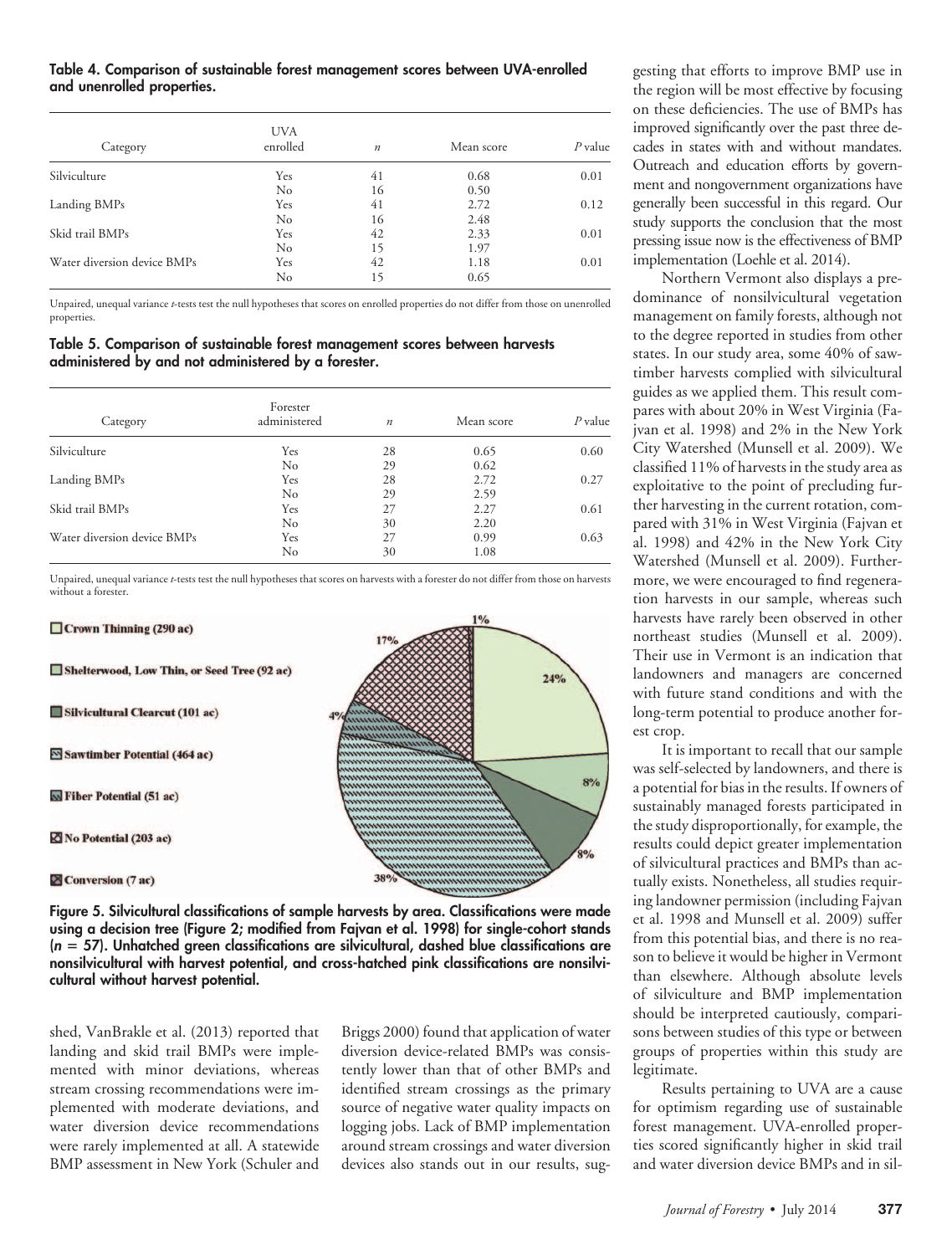

**Figure 6. Four year old crown thinning in a white pine stand, as classified by the decision tree developed for this study.**

viculture. Preferential enrollment in the program by conservation-minded landowners probably accounts for some of those differences, although it has not been demonstrated directly. Dennis and Sendak (1992) found a positive correlation between UVA enrollment and landowner education level, demonstrating preferential enrollment by landowners with higher levels of education, but they also reported no correlation between enrollment and landowner occupation or ownership tenure. Sendak and Dennis (1989) observed similar site quality and forest stand characteristics on enrolled and unenrolled properties, suggesting that decisions to enroll are not largely affected by forest attributes. Given these observations, it is likely that UVA is altering landowners' behavior in favor of sustainable forest management. Research in the program's early years documented its capacity to change landowners' actions by showing that because of program requirements, 40% of participants worked with a forester for the first time when enrolling and 75% began using management plans at the time of enrollment (Brighton 1988).

Nationwide, landowners tend to like preferential tax programs such as UVA more than other forest management incentive programs, but foresters providing management assistance see them as having limited success in promoting sustainable forest man-

agement (Greene et al. 2007). It is important to note that many of the current use programs with high enrollment (i.e., New Hampshire with 60%) are primarily focused on maintaining open space, with varying levels of attention to sustainable forest management. For instance, only about half of the nation's preferential tax programs require a forest management plan and not all management plan requirements are strict enough to prompt landowners to hire foresters or even follow through on silvicultural work plans (Butler et al. 2011). UVA is an example of a program with strict requirements monitored by county foresters, through site visits, which may account for its success in promoting sustainable forest management on enrolled properties. VanBrakle et al. (2013) supported this premise, reporting higher BMP implementation associated with harvests under the strict rules of the New York Forest Tax Law management plans compared with performance under the voluntary plans sponsored by the Watershed Forestry Program. In the case of New York, the strict forest tax law results in good performance but low enrollment (9%). The combination of a strict management plan and direct forester contact appears to yield the best results on the ground. In their review of the USDA Forest Service's Forest Steward Program, Butler et al. (2014) reported that direct one-

on-one contact with a forester was more effective than a federally subsidized management plan without concrete requirements.

The role of the forester cannot be examined in isolation but rather as part of the "forest management triangle" that includes the logger and landowner. Based on our results, forester involvement in harvest administration alone had no effect on BMP or silviculture implementation. When working with a landowner enrolled in a current use program to promote sustainable forest management, the forester provides the critical expertise to develop a management plan. The actual implementation of silviculture and BMPs requires professional loggers who carry out the plan. Again, forester involvement only during the harvest does not appear sufficient to achieve high-quality BMP and silvicultural outcomes. Loggers well versed in BMPs and silviculture are often participants in logger certification programs, such as Vermont's Logger Education to Advance Professionalism (LEAP), which seeks to give loggers the tools to implement sustainable forest management (Egan 2012). LEAP loggers may be increasing the use of silviculture and BMPs in Vermont. However, a lower incidence of sustainable management on forests not enrolled in UVA (and therefore not subject to closer scrutiny) provides some evidence that loggers are not solely responsible for implementing sustainable practices. We maintain that the best results occur when all three sides of the forest management triangle are working together to achieve landowner objectives through a management plan.

Although UVA appears to be successfully promoting silviculture and BMPs on enrolled properties, its impact is limited by its reach. Only 41% of eligible land is enrolled in the program, although the percentage of actively managed land is higher than that because all enrolled properties are actively managed. Enrollment could possibly be increased by making program requirements less stringent, but those changes would likely decrease UVA's effectiveness in encouraging sustainable forest management. Reducing the minimum acreage for enrollment could also increase the amount of enrolled land in the state, although it would be politically difficult because it could mean reducing property tax income for the state or transferring more of the tax burden to unenrolled landowners. Concerns about UVA's financial impact cause program reform to be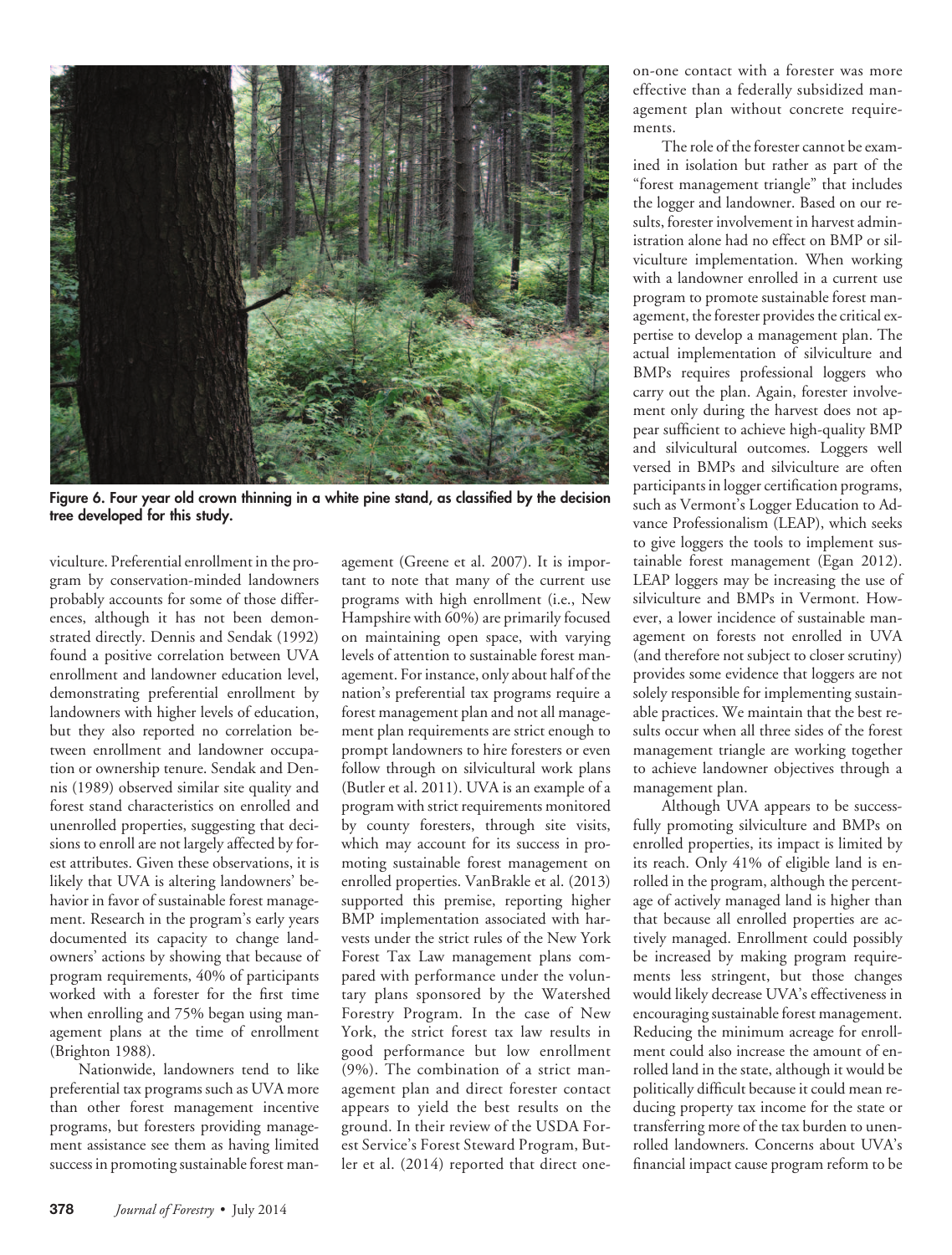reconsidered in state government almost yearly; for example, a recently overturned bill would have changed the penalties for owners withdrawing from the program. Pushes for these types of changes are fueled by fears that developers are temporarily "parking" land in UVA to save taxes, without a real commitment to provide long-term resource productivity.

Other public incentive and outreach programs that support sustainable forest management appear to be limited in their reach as well. Over a recent 5-year period, only 26% of Vermont family forestland owners received advice or information about their forests and only 6% of these owners have ever participated in a state- or federalsponsored cost share program related to forest management (Butler 2008). A majority of Vermont's family forests are outside the direct influence of public programs. It seems that voluntary policy instruments can only go so far to ensure the widespread use of sustainable forest management.

Efforts to engage landowners and affect lands outside the reach of state and federal policy might benefit from taking a local focus. Even within our study area, differences in land use, timber markets, and landowner characteristics are substantial. Landscapescale efforts (at the town or county level, for example) are better able to account for these unique cultural and ecological attributes and might prove effective in increasing sustainable forest management if they were more widely implemented. The Northern Forest Center, $<sup>1</sup>$  with offices in Maine and New</sup> Hampshire, represents one example of a Northern Forest approach with a local flavor. The Center specifically taps research projects funded by the Northern States Research Cooperative focused on the Northern Forest region (such as this study) and uses the results to reach out to landowners and other stakeholders to promote a viable forest-based economy.

Closer examination of existing local initiatives would allow researchers and policymakers to better assess their effectiveness at increasing sustainable forest management. If local efforts do show potential, state and local governments might benefit by allocating resources to supporting those endeavors. A similar mechanism is used by the state for land use planning under Vermont's Act 250, whereby the state provides planning and technical assistance to individual towns and municipalities through regional planning commissions. Under the system, towns are able to make land-use planning decisions tailored to their specific situations, while taking advantage of additional resources not included in local budgets (Sanford and Stroud 1997).

#### **Conclusions**

General trends in sustainable forest management on family forests as reported by landowners are known for much of the eastern United States, but this case study in Northern Vermont shows significant local variability in those trends. More frequent use of silvicultural practices in our study area compared with those in other areas of the eastern United States, for example, may be partly due to the influence of the state's current use tax program, which seems to be improving silviculture and BMP performance in the region. Still, like other eastern states that have been studied, Vermont does not exhibit widespread use of sustainable forest management.

Increasing sustainable forest management in the study area appears to depend on two complementary efforts. First, existing programs such as UVA will need to be maintained. Ensuring consistent program requirements is one of the best ways to increase the impact of financial incentive programs such as UVA (Greene et al. 2007) and should preserve the advances already made by such programs. Second, although efforts are commonly focused on boosting enrollment in existing programs, we believe that more effective ways of reaching forestland owners outside the lure and influence of UVA and similar programs must be developed. The majority of family forestland in the area is not enrolled, and timber harvesting in these forests generally seems to occur in the absence of management planning and forester involvement, leading to less sustainable practices. Expansion of local and county-based programs coordinated with state and federal incentives provides a logical next step to address local conditions and potentially reach a population that seems consistently resistant to enrollment in initiatives like UVA.

#### **Endnote**

1. For more information on the Northern Forest Center, see [www.northernforest.org.](http://www.northernforest.org)

## **Literature Cited**

ANDERSON, N., AND R. GERMAIN. 2007. Variation and trends in sawmill wood procurement in the Northeastern United States. *For. Prod. J.* 57(10):36–44.

- ANDERSON, N., R. GERMAIN, AND E. BEVILAC-QUA. 2011. Geographic information systembased spatial analysis of sawmill wood procurement. *J. For.* 109(1):34–42.
- BENZIE, J.W. 1977. *Manager's handbook for red pine in the North Central states.* USDA For. Serv., Gen. Tech. Rep. GTR-NC-33, North Central Forest Experiment Station, St. Paul, MN. 26 p.
- BERLICK, M.M., D.B. KITTREDGE, AND D.R. FOS-TER. 2002. The illusion of preservation: A global environmental argument for the local production of natural resources. *J. Biogeogr.* 29:1557–1568.
- BRIGHTON, D. 1988. *Use value appraisal: Helping to fulfill the vision.* Vermont Current Use Tax Coalition, Montpelier, VT. 19 p.
- BUTLER, B.J. 2008. *Family forest owners of the United States, 2006.* USDA For. Serv., Gen. Tech. Rep. NRS-27, Northern Research Station, Newtown Square, PA. 72 p.
- BUTLER, B.J., J.H. HEWES, P. CATANZARO, J.L. GREENE, M.A. KILGORE, D.B. KITTREDGE, J. LANGER, Z. MA, A. REUBEN, AND M. TYR-RELL. 2011. *Effects of federal, state, and local tax policies on family forest owners.* Tech. Rep., Family Forest Research Center, Amherst, MA. 74 p.
- BUTLER, B.J., M. MARKOWSKI-LINDSAY, S. SNY-DER, P. CATANZARO, D. KITTREDGE, K. AN-DREJCZYK, B. DICKINSON, ET AL. 2014. Effectiveness of landowner assistance activities: An examination of the USDA Forest Service's Forest Stewardship Program. *J. For.* 112(2): 187–197.
- BUTLER, B.J., M. TYRRELL, G. FEINBERG, S. VAN-MANSEN, L. WISEMAN, AND S. WALLINGER. 2007. Understanding and reaching family forest owners: Lessons from social marketing research. *J. For.* 105(7):348–357.
- CENTER FOR NORTHERN WOODLANDS EDUCATION. 2009. Mill prices. *North. Woodl.* 16(4):67.
- DENNIS, D.F., AND P.E. SENDAK. 1992. An empirical study of enrollment in Vermont's use value appraisal property tax program. *Can. J. For. Res.* 22:1209–1214.
- EDWARDS, P.J., AND K.W.J. WILLIARD. 2010. Efficiencies of forestry best management practices for reducing sediment and nutrient losses in the eastern United States. *J. For.* 108(5): 245–249.
- EGAN, A. 2012. Characteristics of and challenges faced by logging businesses in southern New England. *North. J. Appl. For.* 28(4): 194–198.
- FAJVAN, M.A., S.T. GRUSHECKY, AND C.C. HAS-SLER. 1998. The effects of harvesting practices on West Virginia's wood supply. *J. For.* 96(5): 33–39.
- FRANK, R.M., AND J.C. BJORKBOM. 1973. *A silvicultural guide for spruce-fir in the Northeast.* USDA For. Serv., Gen. Tech. Rep. GTR-NE-6, North Central Forest Experiment Station, St. Paul, MN. 33 p.
- GREENE, J.L., M.A. KILGORE, M.G. JACOBSON, S.E. DANIELS, AND T.J. STRAKA. 2007. Existing and potential incentives for practicing sustainable forestry on non-industrial private forest lands. P. 174–187 in *Proc. of the Southern For-*